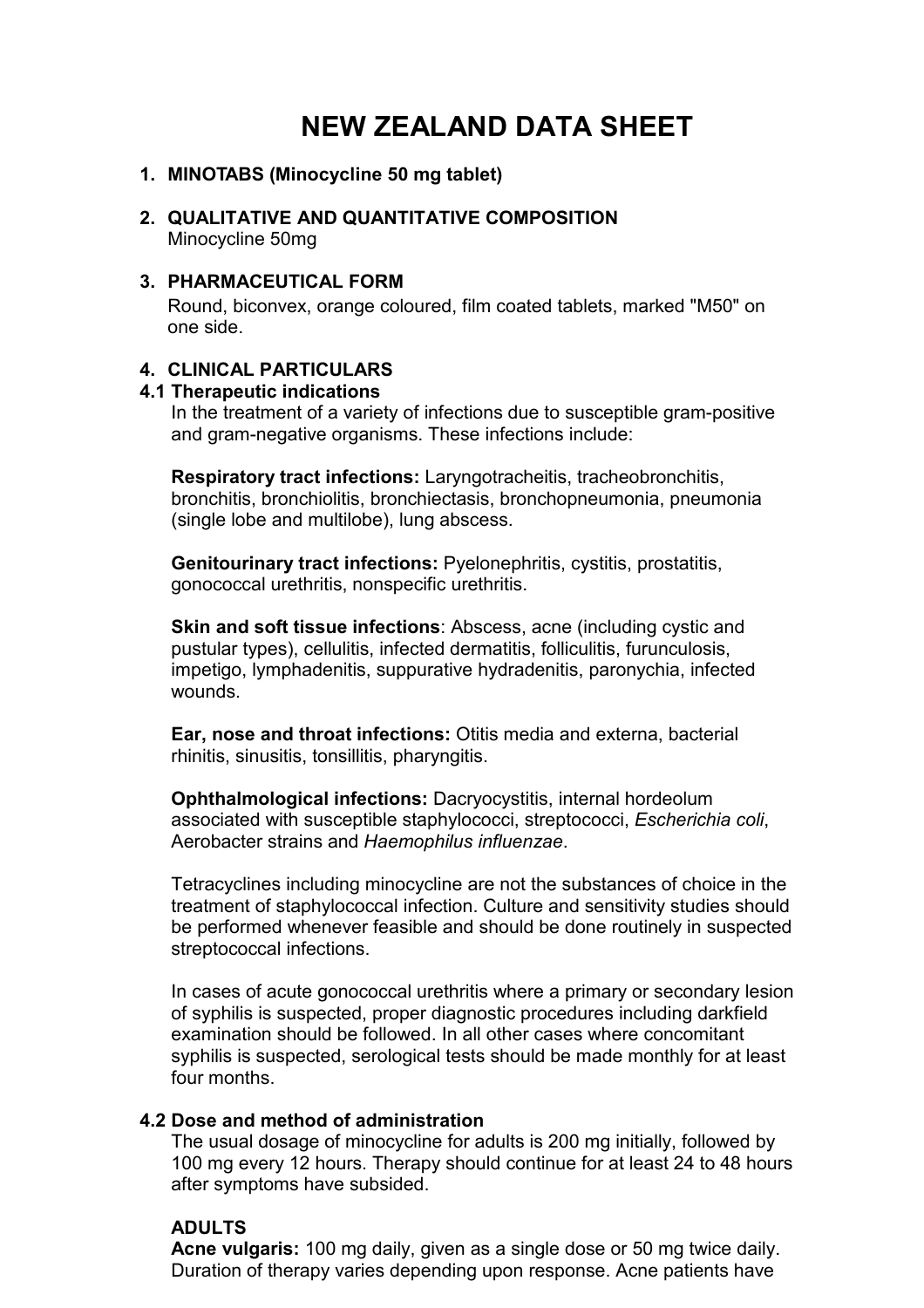been safely treated with minocycline for periods over 6 months.

**Non-gonococcal urethritis:** 100 mg daily for 10-14 days.

**Gonorrhoea: Adult males:** 200 mg initially followed by 100 mg every 12 hours for a minimum of 4 days with post-therapy cultures within 2-3 days. Adult females may require therapy for 10-14 days at the same dosage indicated for males.

**Systemic infections:** The usual dosage of minocycline is 100 mg every 12 hours.

**Prophylaxis of asymptomatic meningococcal carriers:** 100 mg bid for five days, usually followed by a course of rifampicin.

## **CHILDREN ABOVE TWELVE YEARS OF AGE**

(See section 4.4, Special warnings and precautions for use)

**Usual paediatric dose:** 4 mg/kg followed by 2 mg/kg every 12 hours. Use sufficient liquids when taking medicine to prevent oesophageal irritation.

#### **ELDERLY PATIENTS**

Minocycline may be used at the normal recommended dosage in elderly patients even with mild to moderate renal impairment.

#### **PATIENTS WITH RENAL IMPAIRMENT**

(See section 4.4, Special warnings and precautions for use) Total dosage should be decreased by reduction of recommended individual doses and/or by extending time intervals between doses.

# **TREATMENT OF STREPTOCOCCAL INFECTIONS**

A therapeutic dose of minocycline should be administered for at least 10 days.

## **TREATMENT OF GONOCOCCAL INFECTIONS**

Gonorrhoea patients sensitive to penicillin may be treated with minocycline administered as 200 mg initially followed by 100 mg every 12 hours for a minimum of 4 days, with post-therapy cultures within 2-3 days. In the treatment of uncomplicated gonococcal urethritis in men, 100 mg twice a day orally for 5 days is recommended. Adult females with acute gonococcal infections require more extended therapy.

#### **4.3 Contraindications**

Patients with a history of hypersensitivity to any of the tetracycline antibiotics.

Severe renal insufficiency.

Systemic lupus erythematosus.

Rare cases of benign intracranial hypertension have been reported after tetracyclines and after vitamin A or retinoids such as isotretinoin or etretinate. Concomitant treatment of tetracyclines and vitamin A or retinoids is therefore contraindicated.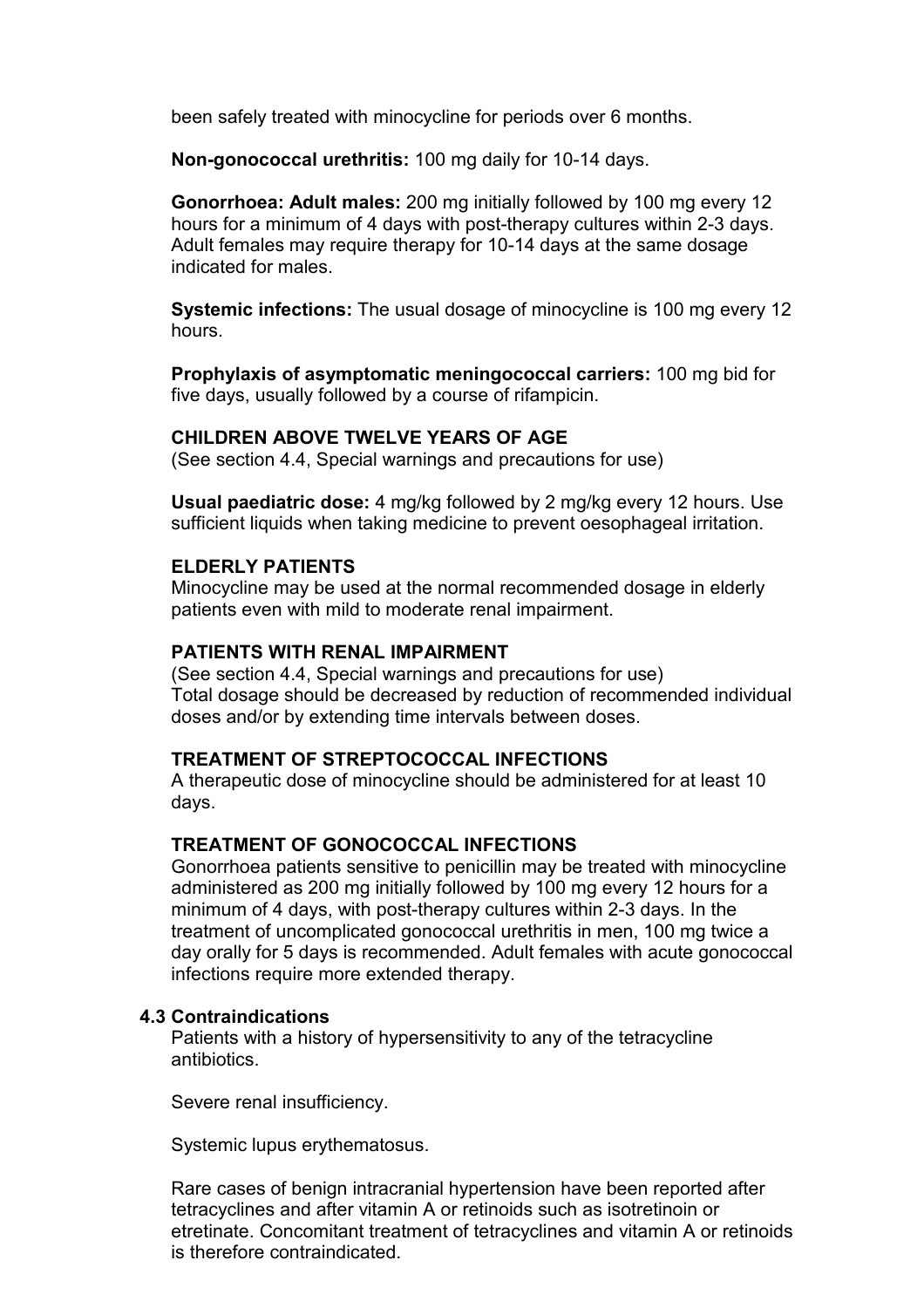Pregnancy and lactation.

Children under 12 years of age.

### **4.4 Special warnings and precautions for use**

As with other antibiotic preparations, use of this drug may result in overgrowth of non-susceptible organisms, including fungi. If superinfection occurs, the antibiotic should be discontinued and appropriate therapy should be instituted.

Use with caution in the following circumstances:

If renal impairment exists, even usual oral or parenteral doses may lead to excessive systemic accumulation of the substance and possible liver toxicity. As with all tetracyclines, other than doxycycline, minocycline should be avoided in patients with renal failure.

The antianabolic action of the tetracyclines may cause an increase in BUN. This effect may be enhanced by diuretics.

In patients with significantly impaired function, higher serum levels of tetracyclines may lead to azotaemia, hyperphosphataemia and acidosis.

The use of tetracyclines during tooth development (last half of pregnancy, infancy and childhood to the age of 12 years) may cause permanent discolouration of the teeth (yellow/grey/brown). This adverse reaction is more common during long term use but has been observed following repeated short term courses. Enamel hypoplasia has also been reported. Tetracyclines therefore, should not be used in this age group unless alternatives are not likely to be effective or are contraindicated.

Photosensitivity manifested by an exaggerated sunburn reaction has been observed in some individuals taking tetracyclines. Patients apt to be exposed to direct sunlight or ultraviolet light should be advised that this reaction can occur with tetracyclines and treatment should be discontinued at the first evidence of skin erythema.

CNS side effects including lightheadedness, dizziness or vertigo have been reported. Patients who experience these symptoms should be cautioned about driving vehicles or using hazardous machinery while on minocycline therapy. These symptoms may disappear during therapy and always disappear rapidly when the substance is discontinued.

Pseudotumour cerebri (benign intracranial hypertension) in adults has been associated with the use of tetracyclines including minocycline. The usual clinical manifestations are headache and blurred vision. Bulging fontanelles have been associated with the use of tetracyclines in infants. While both of these conditions are related symptoms usually resolve soon after discontinuation of the tetracycline, the possibility for permanent sequelae exists. Headache (not related to pseudotumour cerebri) has also been reported. Decreased hearing has been reported in patients on minocycline therapy.

The use of tetracyclines can cause severe enterocolitis due to resistant staphylococci.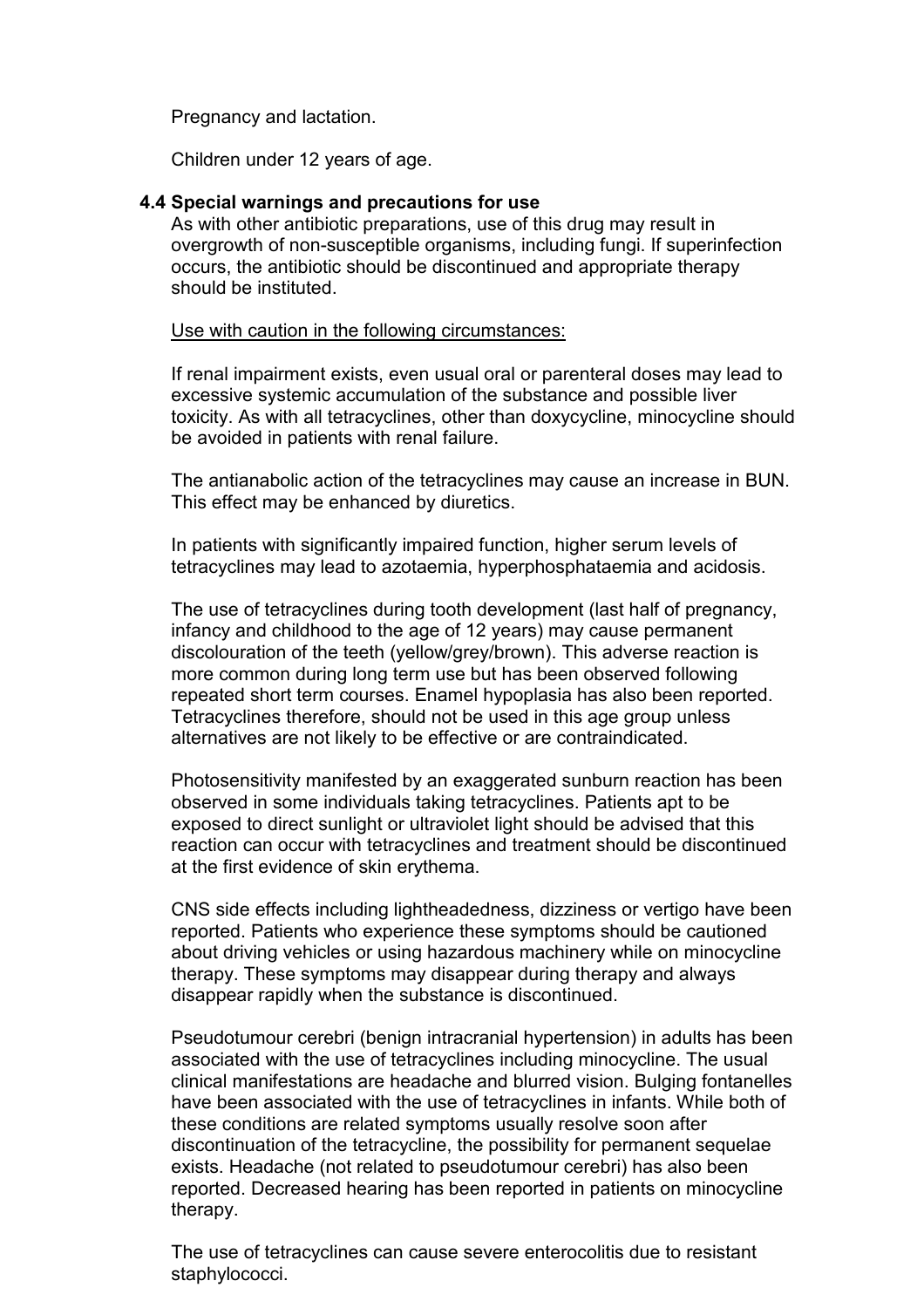Antibiotic associated Pseudomembranous colitis has been reported with many antibiotics including minocycline. A toxin produced by Clostridium difficile appears to be the primary cause. The severity of the colitis may range from mild to life threatening. It is important to consider this diagnosis in patients who develop diarrhoea or colitis in association with antibiotic use (this may occur up to several weeks after cessation of antibiotic therapy). Mild cases usually respond to drug discontinuation alone. However, in moderate to severe cases, appropriate therapy with a suitable oral antibacterial agent effective against C. difficile should be considered. Fluids, electrolytes and protein replacement should be provided when indicated. Drugs which delay peristalsis, e.g. opiates and diphenoxylate with atropine (Lomotil), may prolong and/or worsen the condition and should not be used.

Tetracycline is not the drug of choice in the treatment of any type of staphylococcal infection.

If a tetracycline is used for the treatment of infections due to group A βhaemolytic streptococci (Strep. pyogenes) (see section 4.1, Therapeutic indications), treatment should continue for 10 days.

Because tetracyclines have been shown to depress plasma prothrombin activity, patients who are on anticoagulant therapy may require downward adjustment of their anticoagulant dosage. In long term therapy, periodic laboratory evaluation of organ systems, including haematopoietic, renal and hepatic studies should be performed.

In venereal disease when coexistent syphilis is suspected, darkfield examination should be done before treatment is started and the blood serology repeated monthly for at least 4 months.

Hepatotoxicity has been reported with minocycline, therefore, minocycline should be used with caution in patients with hepatic dysfunction and in conjunction with other hepatotoxic drugs.

#### **Carcinogenesis and mutagenesis.**

Minocycline has been found to produce thyroid hyperplasia in rats and dogs. Dietary administration of minocycline in a long-term tumourgenicity study in rats resulted in evidence of thyroid tumour production. Minocycline causes goitre in rats and this species appears to be uniquely susceptible to developing thyroid tumours following long-term administration of agents that cause goitre.

#### **Use in Newborns, Infants and Children**

(See section 4.4, Special warnings and precautions for use, about use during tooth development). All tetracyclines form a stable calcium complex in any bone forming tissue. A decrease in the fibula growth rate has been observed in prematures given oral tetracycline in doses of 25 mg/kg every 6 hours. This reaction was shown to be reversible when the substance was discontinued.

### **4.5 Interaction with other medicines and other forms of interaction**

Because tetracyclines have been shown to depress plasma prothrombin activity, patients who are on anticoagulant therapy may require downward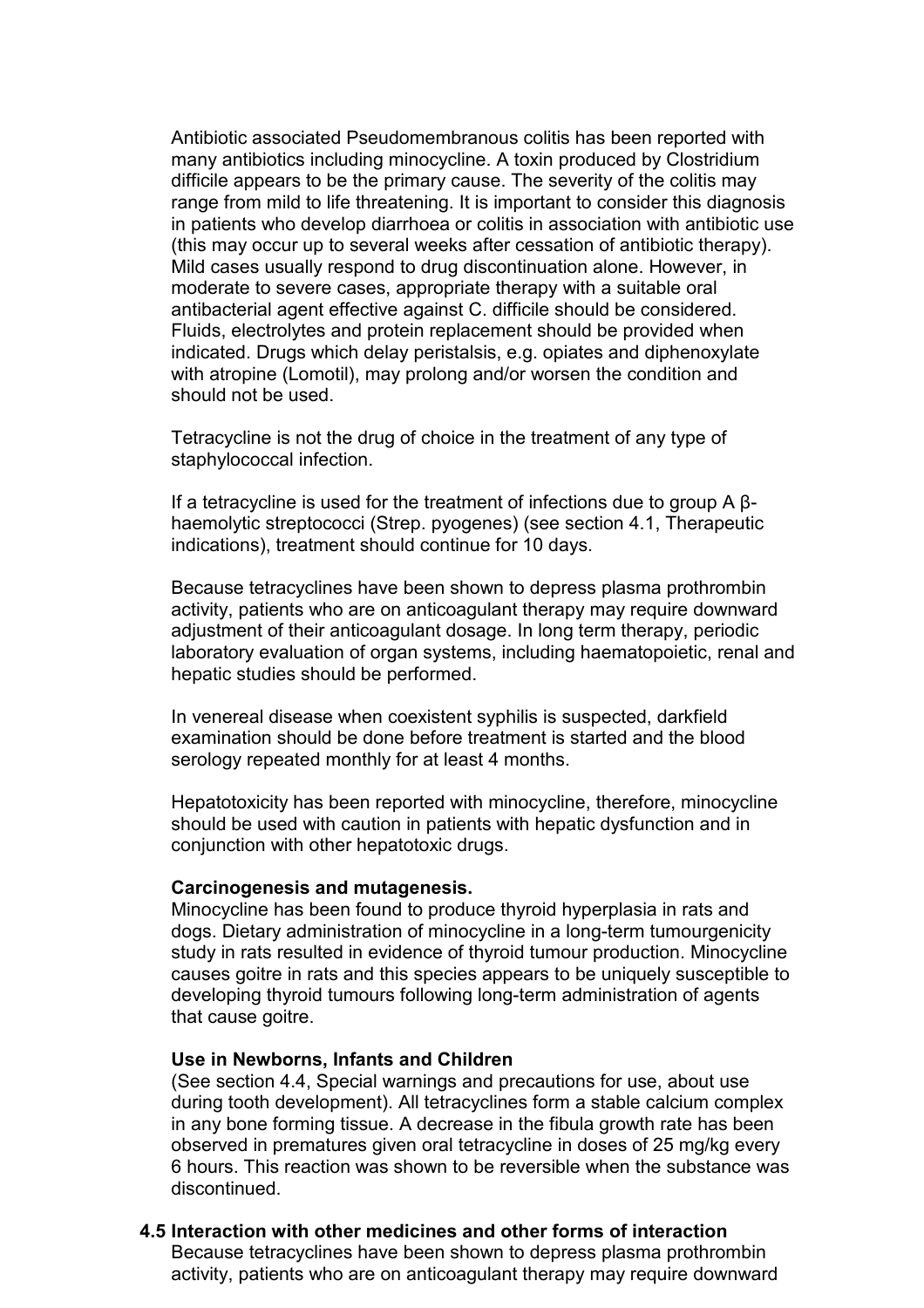adjustment of their anticoagulant dosage.

Antacids containing aluminium, calcium or magnesium and preparations containing iron impair absorption and should not be given to patients taking oral tetracycline.

Etretinate and isotretinoin: Administration of etretinate and isotretinoin should be avoided shortly before, during, and shortly after minocycline therapy. Each drug alone has been associated with Psuedotumour cerebri (See section 4.4, Special warnings and precautions for use).

Methoxyflurane: The concurrent use of tetracycline and methoxyflurane has been reported to result in fatal renal toxicity.

Absorption of minocycline does not appear to be notably influenced by food and dairy products.

Since bacteriostatic drugs may interfere with the bactericidal action of penicillin, it is advisable to avoid giving tetracyclines in conjunction with penicillin.

Reduced efficacy and increased incidence of breakthrough bleeding has been suggested with concomitant use of tetracycline and oral contraceptive preparations.

# **4.6 Fertility, pregnancy and lactation**

#### **Fertility**

Segment I (fertility and general reproduction) studies have shown that at a dose level more than 50 times the highest human therapeutic dose, minocycline impairs fertility in male rats. There were no effects on fertility or reproduction in female rats or male or female rabbits.

#### **Pregnancy**

(See section 4.4, Special warnings and precautions for use, about use during tooth development). Safe use in pregnancy has not been established. Tetracyclines are safe for use during the first 18 weeks of pregnancy after which they cause discolouration of the baby's teeth.

These products should be avoided during the second and third trimesters of pregnancy.

## **Lactation**

Tetracyclines have been shown to be present in the milk of lactating women.

## **4.7 Effects on ability to drive and use machines**

Patients who experience CNS symptoms such as lightheadedness, dizziness or vertigo should be cautioned about driving vehicles or using hazardous machinery while on minocycline therapy.

## **4.8 Undesirable effects**

The adverse reactions profile of minocycline is generally similar to that of tetracyclines except for a significantly higher incidence of vestibular adverse effects, e.g. dizziness, vertigo and ataxia).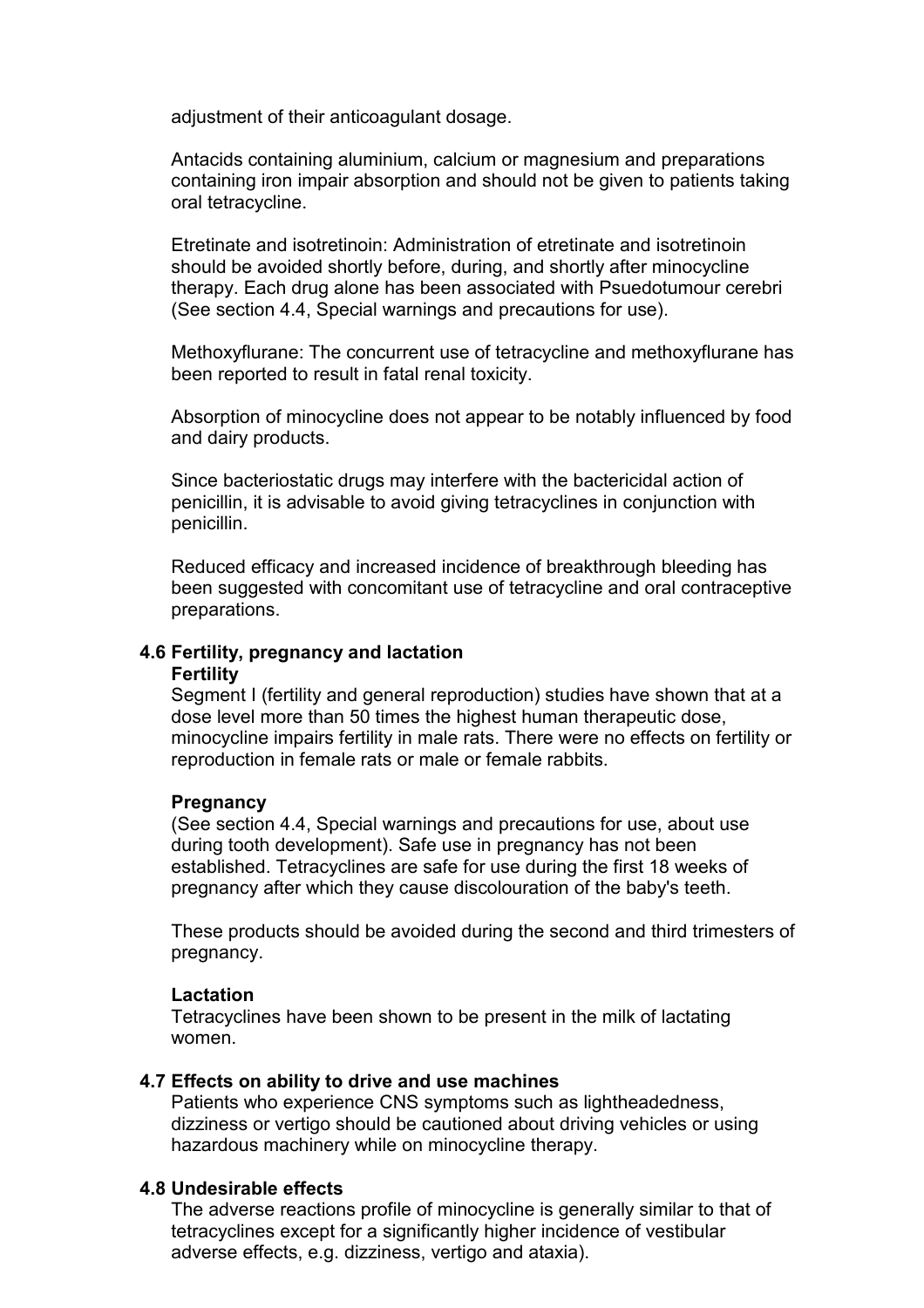**Gastrointestinal:** Anorexia, nausea, vomiting, diarrhoea, glossitis, dysphagia, enterocolitis, pancreatitis and inflammatory lesions (with monilial overgrowth) in the anogenital region. These reactions have been caused by both the oral and parenteral administration of tetracyclines. Rarely, oesophagitis and oesophageal ulceration.

**Hepatic:** Increases in liver enzymes, hepatitis and acute liver failure have been reported. Autoimmune hepatitis with lupus like symptoms and acute hypersensitivity hepatitis associated with eosinophilia and exfoliative dermatitis have been reported rarely.

**Skin:** Maculopapular and erythematous rashes. Exfoliative dermatitis has been reported but is uncommon. Fixed drug eruptions have been rarely reported. Lesions occurring on the glans penis have caused balanitis. Erythema multiforme and rarely Stevens-Johnson syndrome have been reported. Pigmentation of the skin and mucous membranes, as well as nail discolouration, have been reported.

**Photosensitivity** (see section 4.4, Special warnings and precautions for use).

**Dental:** Tooth discolouration in children less than 8 years of age and also, rarely, in adults has been reported.

**Renal toxicity:** Rise in BUN has been reported and is apparently dose related. (see section 4.4, Special warnings and precautions for use). Tetracyclines may aggravate pre-existing renal failure. Nephrotoxicity has also occurred in association with "acute fatty liver" related to the use of tetracycline in high doses. Degraded tetracycline may result in renal tubular damage and a "Fanconi-like" syndrome. Reversible acute renal failure has been reported.

**Hypersensitivity reactions:** Urticaria, angioneurotic oedema, anaphylaxis, anaphylactoid purpura, pericarditis, polyarthralgia, and exacerbation of systemic lupus erythematosus. Pulmonary infiltrates with oesinophilia has been rarely reported. A reversible lupus-like syndrome has been reported.

**Blood:** Agranulocytosis, haemolytic anaemia, thrombocytopenia, neutropenia and eosinophilia have been reported.

**Endocrine:** When given over prolonged periods, tetracyclines have been reported to produce brown-black microscopic discolouration of thyroid glands. No abnormalities of thyroid function studies are known to occur.

**CNS effects:** Convulsions, hypesthesia, dizziness, paresthesia, sedation, and vertigo. Bulging fontanelles in infants and benign intracranial hypertension in adults have been reported. Headache has also been reported. (see section 4.4, Special warnings and precautions for use)

In long-term therapy, a periodic laboratory evaluation of organ systems, including haematopoietic, renal and hepatic studies, should be performed.

#### Reporting of suspected adverse reactions

Reporting suspected adverse reactions after authorisation of the medicine is important. It allows continued monitoring of the benefit/risk balance of the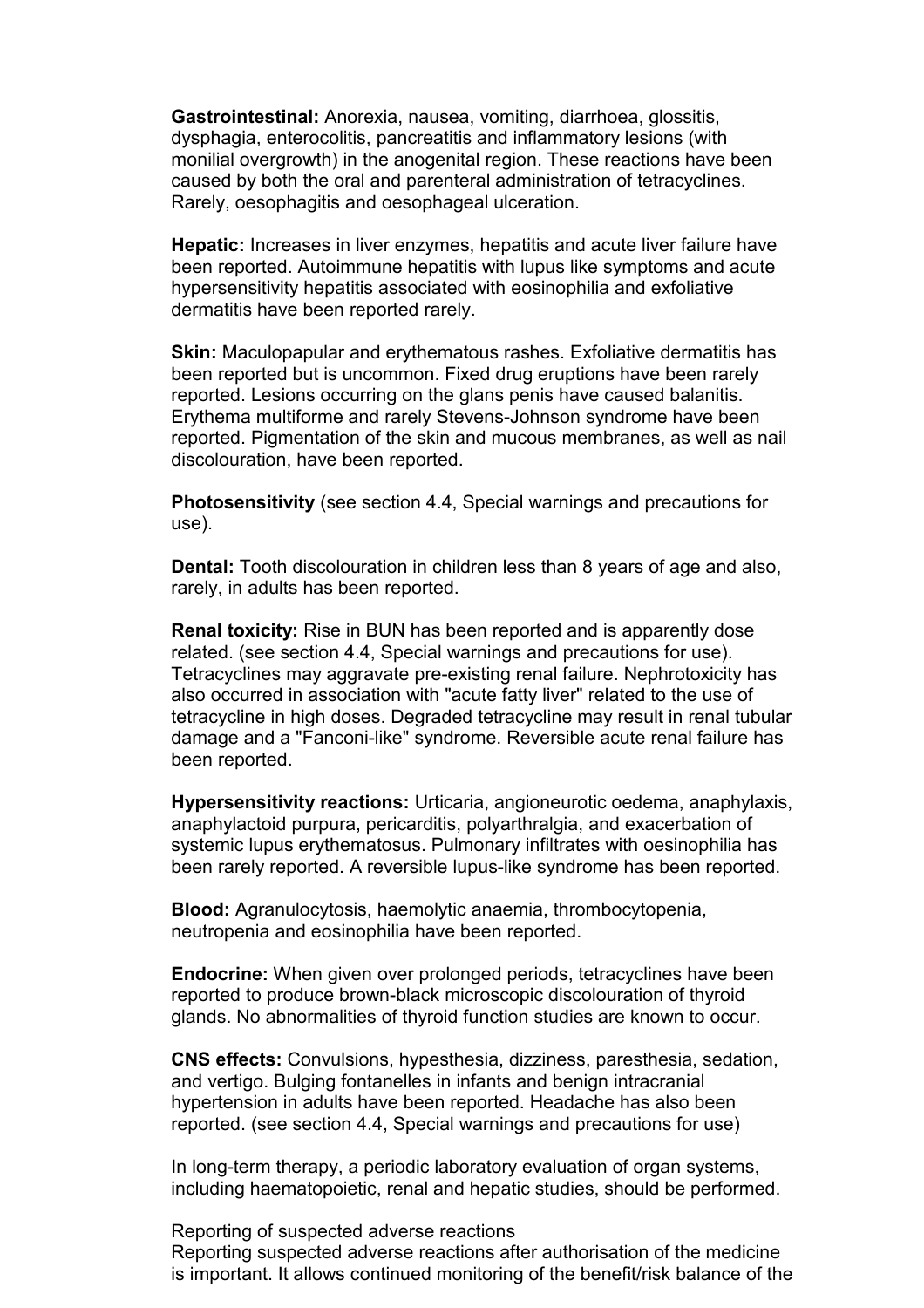medicine. Healthcare professionals are asked to report any suspected adverse reactions<https://nzphvc.otago.ac.nz/reporting/>

#### **4.9 Overdose**

Maximum dosage should not exceed 400 mg/day.

## **Symptoms and signs of acute overdosage**

May include nausea, vomiting, abdominal pain, hypotension, lethargy, coma, acidosis and azotaemia without a concomitant rise in creatinine.

### **Treatment of acute overdose**

No specific antidote. General supportive care includes maintenance of clear airway, adequate respiration, circulation and renal function.

For advice on the management of overdose please contact the National Poisons Centre on 0800 POISON (0800 764766).

## **5. PHARMACOLOGICAL PROPERTIES**

## **5.1 Pharmacodynamic properties**

#### **Microbiology**

The tetracyclines are primarily bacteriostatic and are thought to exert their antimicrobial effect by the inhibition of protein synthesis.

Minocycline, like other tetracyclines, is also active against a wide range of Gram-negative and Gram-positive organisms. It is active against a proportion of *Staphylococcus aureus* organisms that are resistant to other tetracyclines. Except for this difference, it shares the antimicrobial spectra and cross resistance common to other tetracyclines.

Because many strains of the Gram-negative and Gram-positive microorganisms have been shown to be resistant to tetracyclines, culture and susceptibility tests are especially recommended. Resistance levels in an individual may also be influenced by previous antibiotic exposure.

## **Susceptibility Testing**

Dilution or diffusion techniques - either quantitative (MIC) or breakpoint, should be used following a regularly updated, recognised and standardised method (eg. NCCLS). Standardised susceptibility test procedures require the use of laboratory control microoganisms to control the technical aspects of the laboratory procedures.

A report of "Susceptible" indicates that the pathogen is likely to be inhibited if the antimicrobial compound in the blood reaches the concentrations usually achievable. A report of "intermediate" indicates that the result should be considered equivocal, and if the microorganism is not fully susceptible to alternative, clinically feasible drugs, the test should be repeated. This category implies possible clinical applicability in body sites where the drug is physiologically concentrated or in situations where high dosage of drug can be used. This category also provides a buffer zone, which prevents small-uncontrolled technical factors from causing major discrepancies in interpretation. A report of "Resistant" indicates that the pathogen is not likely to be inhibited if the antimicrobial compound in the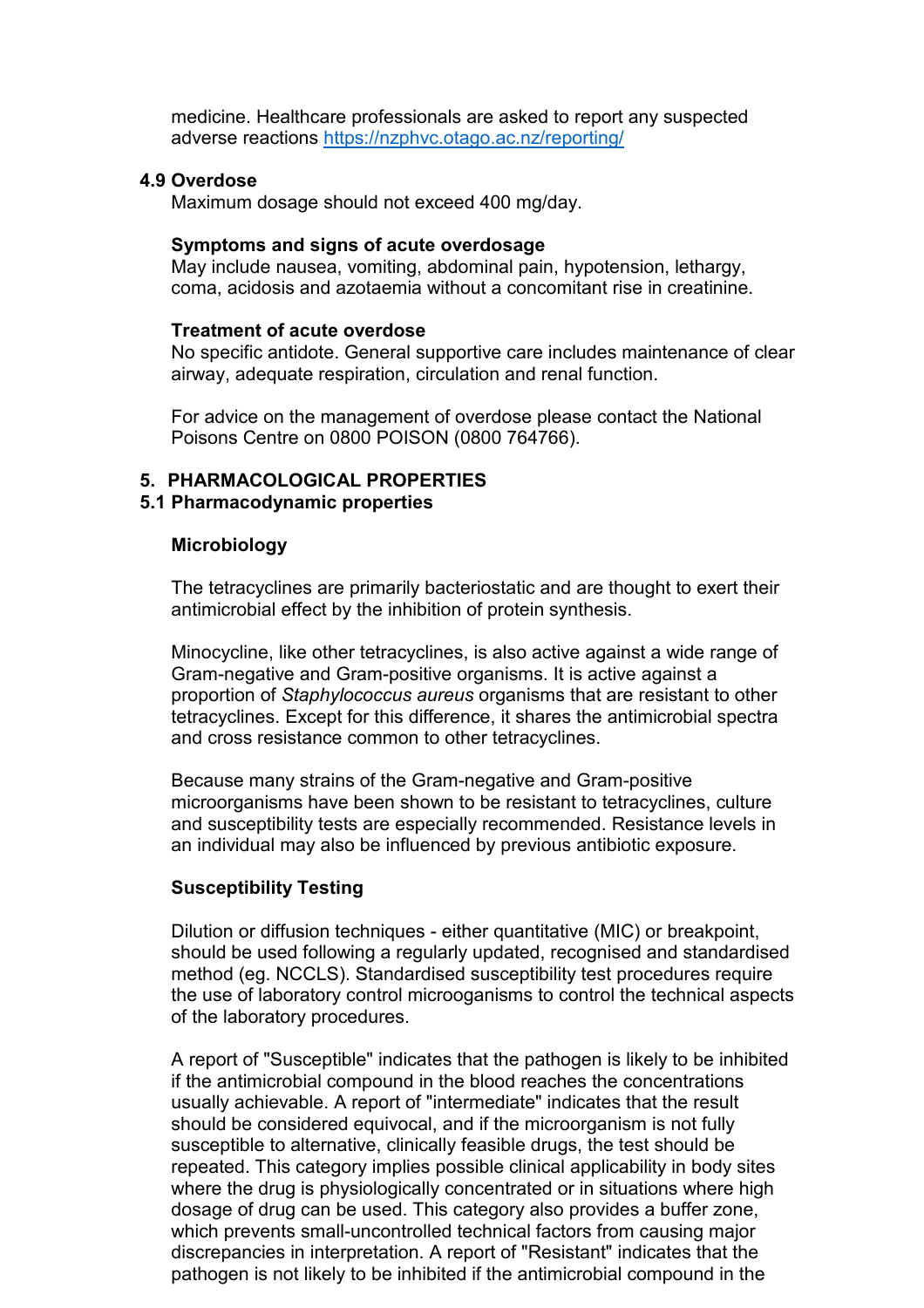blood reaches the concentrations usually achievable; other therapy should be selected.

Note: The prevalence of resistance may vary geographically for selected species and local information on resistance is desirable, particularly when treating severe infections.

## **5.2 Pharmacokinetic properties**

Minocycline is rapidly absorbed after oral administration and absorption is not significantly impaired by ingestion of food or milk. After single oral doses of 150 mg in humans, minocycline yields serum levels that are generally 2 to 4 times higher than those of most other tetracyclines at all time intervals. When serum activity is determined against a standard of tetracycline, 150 mg of minocycline gives activity levels 16 or more times higher than 250 mg of tetracycline at 24 to 48 hours, this difference being largely due to the much longer serum half-life of minocycline.

Minocycline is widely distributed in body tissues, with higher concentrations being found in cerebrospinal fluid and sputum than with other tetracycline analogues. As in blood, the concentration in tissues is generally 2 to 4 times higher with minocycline than with tetracycline.

Following a single dose of two 100 mg minocycline HCL capsules administered to ten normal adult volunteers, serum levels ranged from 0.74 to 4.45 mg/mL in one hour and attained peak levels between 2 and 3 hours; after 12 hours, they ranged from 0.34 to 2.36 mg/mL. Therapeutic levels are 1-2 mg/mL. The serum half-life following a 200 mg dose in 12 normal volunteers ranged from 11 to 17 hours, in 7 patients with hepatic dysfunction ranged from 11 to 16 hours and in 5 patients with renal dysfunction ranged from 18 to 69 hours. Between 55% and 76% of an administered dose is bound by serum proteins.

Minocycline is excreted via the faeces primarily and via the urine at a low rate. High serum protein binding and the lipophylic properties contribute to this low excretion rate. The urinary and faecal recovery of minocycline when administered to 12 normal volunteers is one half to one third that of tetracycline.

## **5.3 Preclinical safety data**

No data available.

## **6. PHARMACEUTICAL PARTICULARS**

#### **6.1 List of excipients**

Ethanol, lactose monohydrate, magnesium stearate, microcrystalline cellulose, opadry orange YS-1R-2402, povidone, purified water, sodium starch glycolate, sorbitol, stearic acid.

## **6.2 Incompatibilities**

No data available.

**6.3 Special precautions for storage** Store below 25°C.